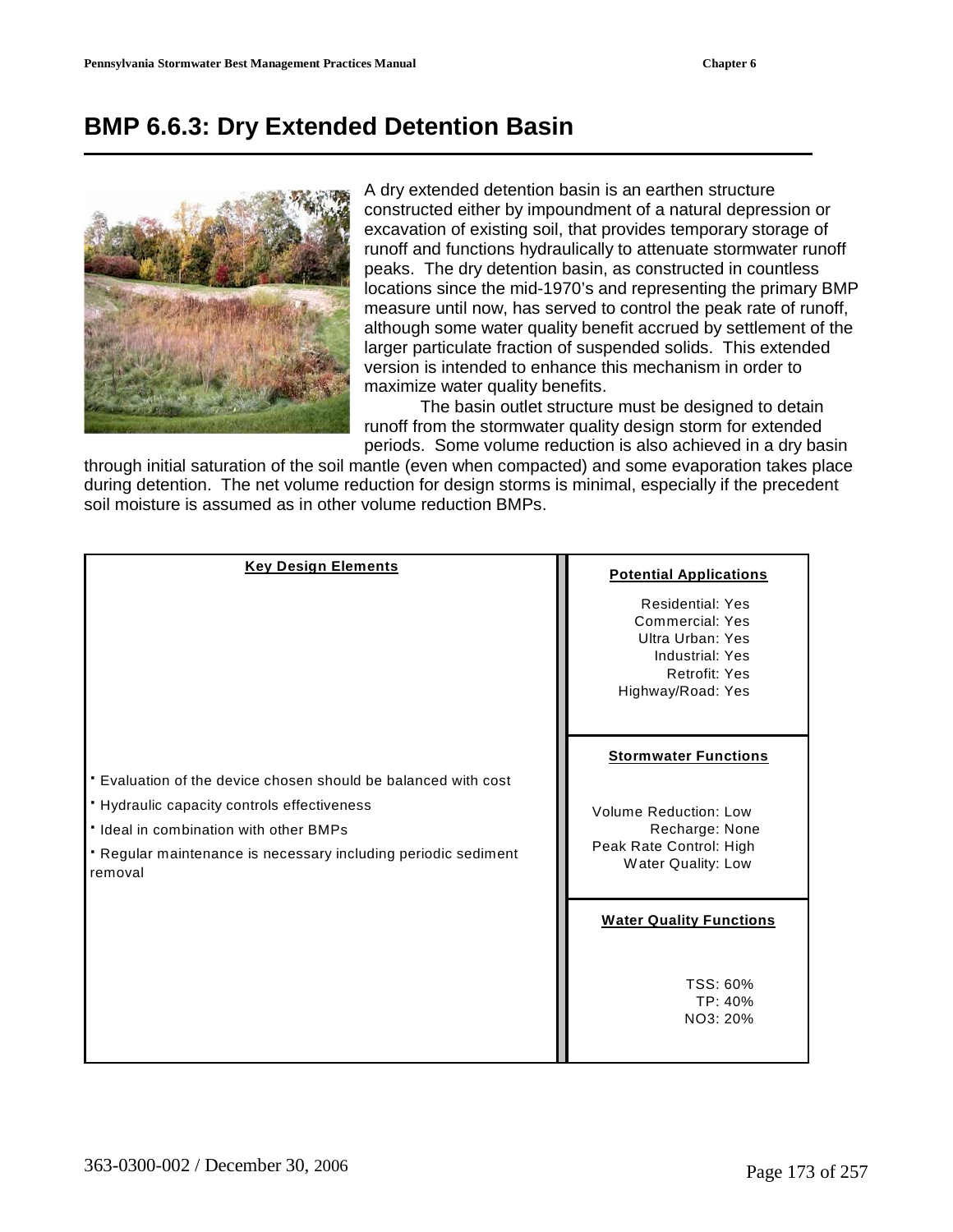# **Description**

Dry extended detention basins are surface stormwater structures which provide for the temporary storage of stormwater runoff to prevent downstream flooding impacts. Water quality benefits may be achieved with extended detention of the runoff volume from the water quality design storm.

- The primary purpose of the detention basin is the attenuation of stormwater runoff peaks.
	- Detention basins should be designed to control runoff peak flow rates of discharge for the 1 year through 100 year events.
	- Inflow and discharge hydrographs should be calculated for each selected design storm. Hydrographs should be based on the 24-hour rainfall event.



- Basins should be designed to provide water quality treatment storage to capture the computed runoff volume of the water quality design storm.
	- Detention basins should have a sediment forebay or equivalent upstream pretreatment. The forebay should consist of a separate cell that is offline (so as to not resuspend sediment, formed by an acceptable barrier and will need periodic sediment removal.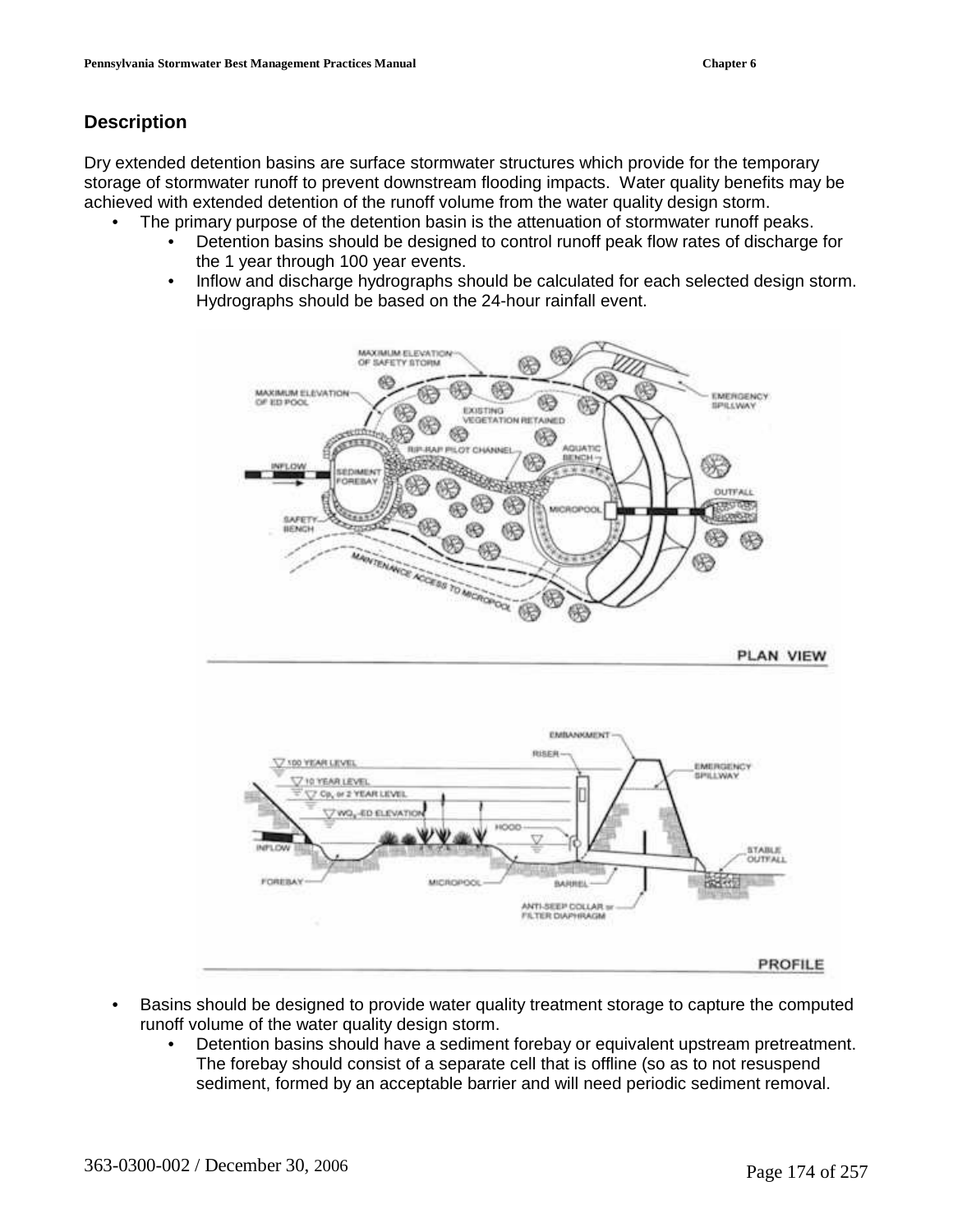- A micropool storage area should be designed where feasible for the extended detention of runoff volume from the water quality design storm.
- Flow paths from inflow points to outlets should be maximized.

## **Variations**

#### **Sub-surface extended detention**

Extended detention storage can also be provided in a variety of sub-surface structural elements, such as underground vaults, tanks, large pipes or other structural media placed in an aggregate filled bed in the soil mantle. All such systems are designed to provide runoff peak rate mitigation as their primary function, but some pollutant removal may be included. Regular maintenance is needed, since the structure must be drained within a design period and cleaned to assure detention capacity for subsequent rainfall events. These facilities are usually intended for space-limited applications and are not intended to provide significant water quality treatment.

- Underground vaults are typically box shaped underground stormwater storage facilities constructed of reinforced concrete, while tanks are usually constructed of large diameter metal or plastic pipe. They may be situated within a building, but the use of internal space is frequently not cost beneficial.
	- Storage design and routing methods are the same as for surface detention basins.
	- Underground vaults and tanks do not provide water quality treatment and should be used in combination with a pretreatment BMP.
- Underground detention beds can be constructed by excavating a subsurface area and filling with uniformly graded aggregate for support of overlying land uses.
	- This approach may be used where space is limited but subsurface infiltration is not feasible due to high water table conditions or shallow soil mantle.
	- As with detention vaults and tanks, this facility provides minimal water quality treatment and should be used in combination with a pretreatment BMP.
	- It is recommended that underground detention facilities not be lined to allow for even minimal infiltration, except in the case where toxic contamination is possible.

## **Applications**

- **Low Density Residential Development**
- **Industrial Development**
- **Commercial Development**
- **Urban Areas**

#### **Design Considerations**

#### 1. **Storage Volume, Depth and Duration**

a. Extended detention basins should be designed to mitigate runoff peak flow .rates.b. An emergency outlet or spillway which is capable of conveying the spillway design flood (SDF) should be included in the design. The SDF is usually equal to the 100-year design flood

c. Extended detention basins should be designed to treat the runoff volume produced by the water quality design storm.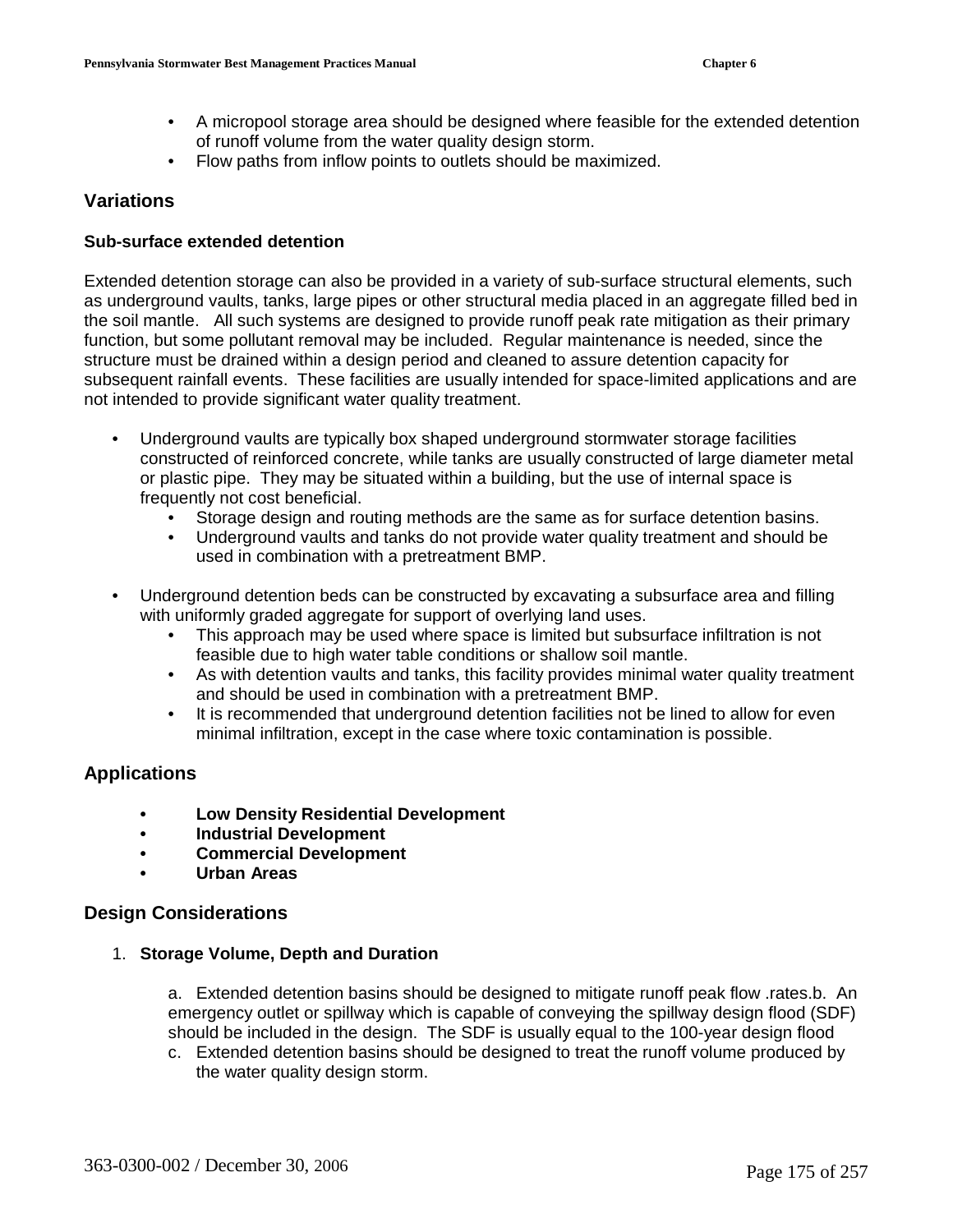- d. Extended Detention Basins are designed to achieve a specified detention time. Details on the detention time are outlined in Chapter 3.
- e. The lowest elevation within an extended dry detention basin should be at least 2 feet above the seasonal high water table. If high water table conditions are anticipated, then the design of a wet pond, constructed wetland or bioretention facility should be considered.

## 2. **Dry Extended Detention Basin Location**

- a. Extended detention basins should be located down gradient of disturbed or developed areas on the site. The basin should collect as much site runoff as possible, especially from the site's impervious surfaces (roads, parking, buildings, etc.).
- b. Extended detention basins should not be constructed on steep slopes, nor should slopes be significantly altered or modified to reduce the steepness of the existing slope, for the purpose of installing a basin.
- c. Extended detention basins should not worsen the runoff potential of the existing site by removal of trees for the purpose of installing a basin.
- d. Extended detention basins should not be constructed in areas with high quality and/or well draining soils, which are adequate for the installation of BMPs capable of achieving stormwater infiltration.
- e. Extended detention basins should not be constructed within jurisdictional waters, including wetlands.

## 3. **Basin Sizing and Configuration**

- a. Basins should be shaped to maximize the length of stormwater flow pathways and minimize short-circuited inlet-outlet systems. Basins should have a minimum width of 10 feet. A minimum length-to-width ratio of 2:1 is recommended to maximize sedimentation.
- b. Irregularly shaped basins are encouraged and appear more natural.
- c. If site conditions inhibit construction of a long, narrow basin, baffles constructed from earthen berms or other materials can be incorporated into the pond design to "lengthen" the stormwater flow path. Care should be taken to ensure the design storage capacity is provided after baffle installation.
- d. Low flow channels, if required, should always be vegetated with a maximum slope of 3 percent to encourage sedimentation. Alternatively, other BMPs may be considered such as wet ponds, constructed wetlands or bioretention.

#### 4. **Embankments**

- a. Embankments should be less than 15 feet in height and should have side slopes no steeper than 3:1 (H:V).
- b. The basin should have a minimum freeboard of 1 foot above the SDF elevation.

#### 5. **Inlet Structures**

- a. Inlet structures to basin should not be submerged at the normal pool depth.
- b. Erosion protection measures should be utilized to stabilize inflow structures and channels.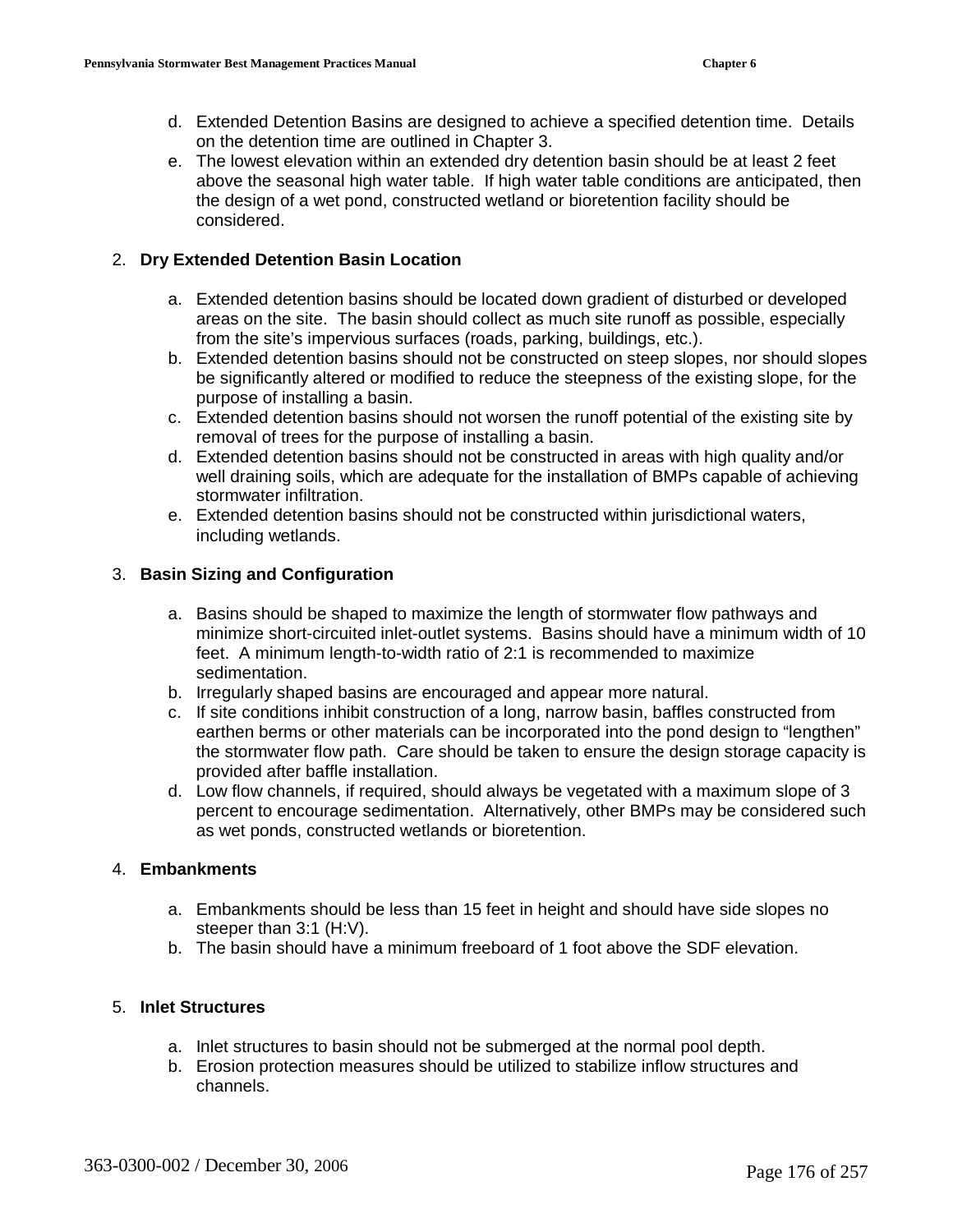#### 6. **Outlet Design**

- a. In order to meet designs storm requirements, dry extended detention basins should have a multistage outlet structure. Three elements are typically included in this design:
	- 1. A low-flow outlet that controls the extended detention and functions to slowly release the water quality design storm.
	- 2. A primary outlet that functions to attenuate the peak of larger design storms.
	- 3. An emergency overflow outlet/spillway
- b. The primary outlet structure should incorporate weirs, orifices, pipes or a combination of these to control runoff peak rates for required design storms.Water quality storage should be provided below the invert of the primary outlet. When routing basins, the lowflow outlet should be included in the depth-discharge relationship.
- c. Energy dissipaters are to be placed at the end of the primary outlet to prevent erosion. If the basin discharges to a channel with dry weather flow, care should be taken to minimize tree clearing along the downstream channel and to reestablish a forested riparian zone between the outlet and natural channel. Where feasible, a multiple orifice outlet system is preferred to a single pipe.
- d. The orifice should typically be no smaller than 2.5 inches in diameter. However, the orifice diameter may be reduced to 1 inch if adequate protection from clogging is provided.
- e. The hydraulic design of all outlet structures should consider any tailwater effects of downstream waterways.
- f. The primary and low flow outlet should be protected from clogging by an external trash rack.

## 7. **Sediment Forebay**

- a. Forebays should be incorporated into the extended detention design. The forebay storage volume is included for the water quality volume requirement.
- b. Forebays should be vegetated to improve filtering of runoff, to reduce runoff velocity, and to stabilize soils against erosion. Forebays are typically constructed as shallow marsh areas and should adhere to the following design criteria:
	- 1. It is recommended that forebays have a minimum length of 10 feet.
	- 2. Storage should be provided to trap the anticipated sediment volume produced over a period of 2 years.
	- 3. Forebays should be protected from the erosive force of the inflow to prevent resuspension of previously collected sediment during large storms (typically constructed offline).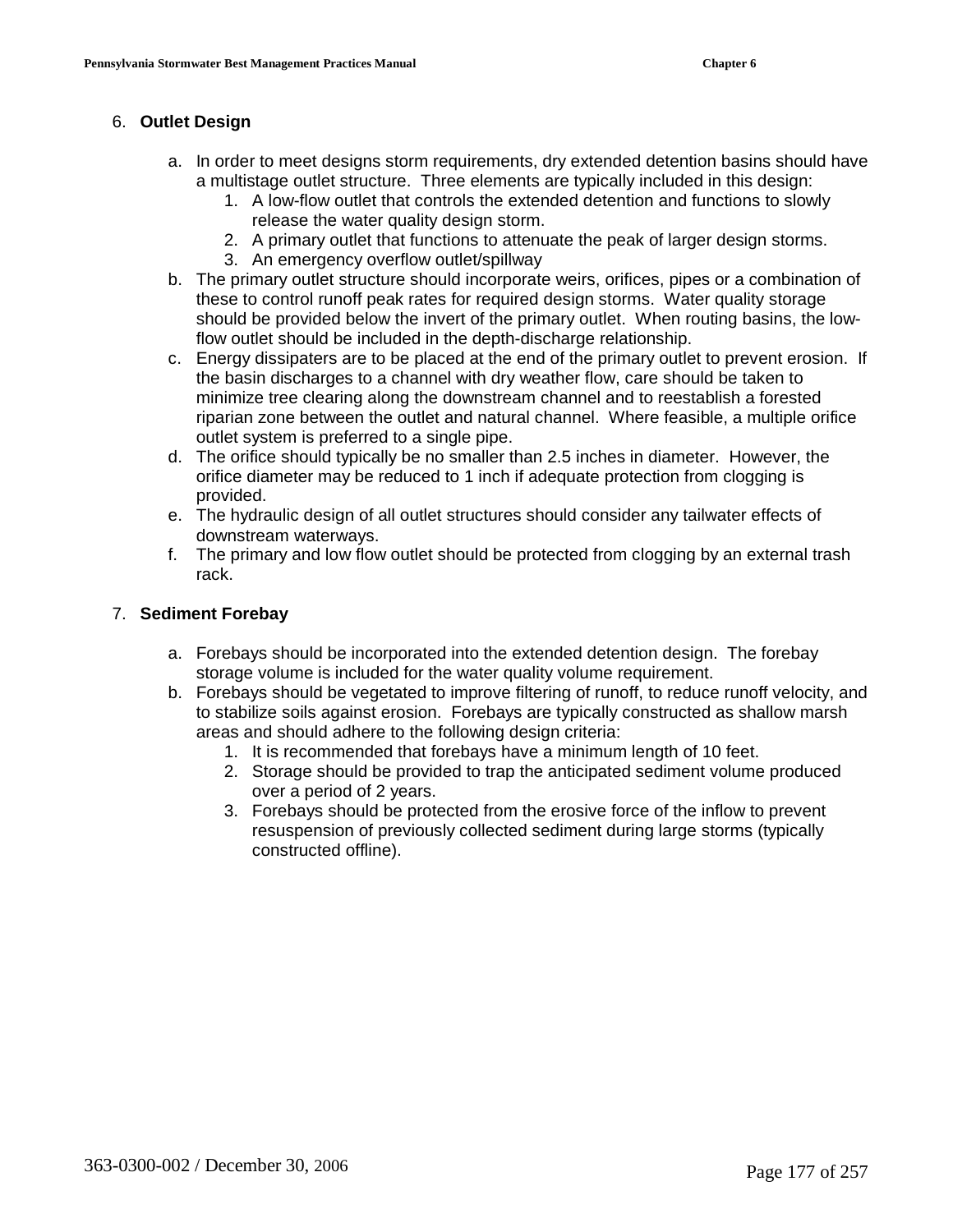

#### 8. **Vegetation and Soils Protection**

- a. Care should be taken to prevent compaction of in situ soils in the bottom of the extended detention basin in order to promote healthy plant growth and to encourage infiltration. If soils compaction is not prevented during construction, soils should be restored as discussed in BMP 6.7.3 – Soils Amendment & Restoration.
- b. It is recommended that basin bottoms be vegetated in a diverse native planting mix to reduce maintenance needs, promote natural landscapes, and increase infiltration potential. Vegetation may include trees, woody shrubs and meadow/wetland herbaceous plants.
- c. Woody vegetation should not be planted on the embankments or within 25 feet of the emergency overflow spillway.
- d. Meadow grasses or other deeply rooted herbaceous vegetation is recommended on the interior slope of embankments.
- e. Fertilizers and pesticides should not be used.

#### 9. **Special Design Considerations**

- a. Ponds that have embankments higher than 15 feet, have a drainage of more than 100 acres or will impound more that 50 acre-feet of runoff during the high-water condition will be regulated as dams by PADEP. The designer shall consult Pennsylvania Chapter 105 to determine which provisions may apply to the specific project in question.
- b. Extended detention ponds should not be utilized as recreation areas due to health and safety issues. Design features that discourage access are recommended.

## **Detailed Stormwater Functions**

#### **Peak Rate Mitigation**

Inflow and discharge hydrographs should be calculated and routed for each design storm. Hydrographs should be based on a 24-hour rainfall event.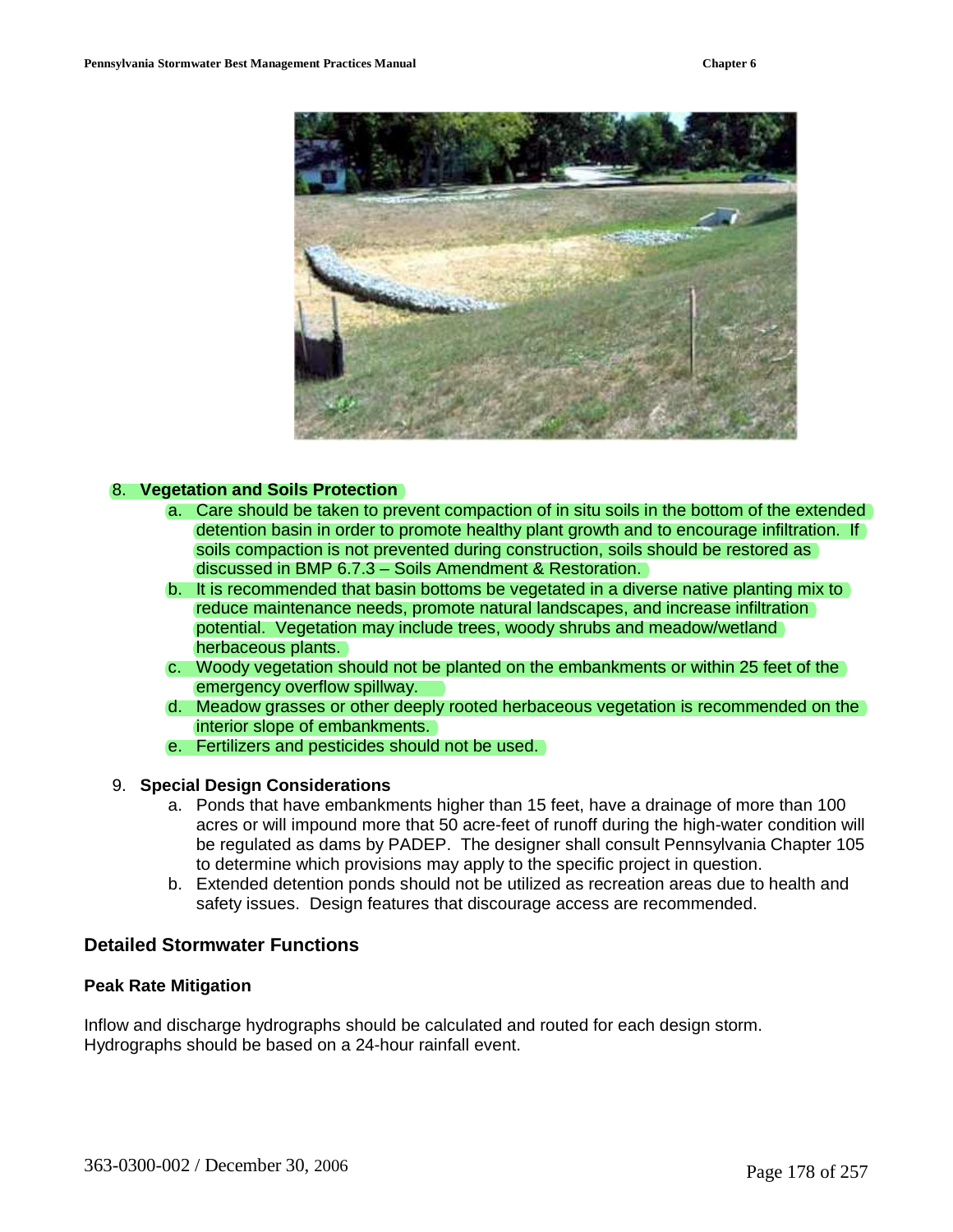#### **Water Quality Improvement**

Water quality mitigation is partially achieved by retaining the runoff volume from the water quality design storm for a minimum prescribed period as specified in Chapter 3. Sediment forebays should be incorporated into the design to improve sediment removal. The storage volume of the forebay may be included in the calculated storage of the water quality design volume.

## **Construction Sequence**

- 1. Install all temporary erosion and sedimentation controls.
	- a. The area immediately adjacent to the basin must be stabilized in accordance with the PADEP's Erosion and Sediment Pollution Control Program Manual (2000 or latest edition) prior to basin construction.
- 2. Prepare site for excavation and/or embankment construction.
	- a. All existing vegetation should remain if feasible and should only be removed if necessary for construction.
	- b. Care should be taken to prevent compaction of the basin bottom.
	- c. If excavation is required, clear the area to be excavated of all vegetation. Remove all tree roots, rocks, and boulders only in excavation area
- 3. Excavate bottom of basin to desired elevation (if necessary).
- 4. Install surrounding embankments and inlet and outlet control structures.
- 5. Grade subsoil in bottom of basin, taking care to prevent compaction. Compact surrounding embankment areas and around inlet and outlet structures.
- 6. Apply and grade planting soil.
- 7. Apply geo-textiles and other erosion-control measures.
- 8. Seed, plant and mulch according to Planting Plan
- 9. Install any anti-grazing measures, if necessary.

#### **Maintenance Issues**

Maintenance is necessary to ensure proper functionality of the extended detention basin and should take place on a quarterly basis. A basin maintenance plan should be developed which includes the following measures:

- All basin structures expected to receive and/or trap debris and sediment should be inspected for clogging and excessive debris and sediment accumulation at least four times per year, as well as after every storm greater than 1 inch.
	- Structures include basin bottoms, trash racks, outlets structures, riprap or gabion structures, and inlets.
- Sediment removal should be conducted when the basin is completely dry. Sediment should be disposed of properly and once sediment is removed, disturbed areas need to be immediately stabilized and revegetated.
- Mowing and/or trimming of vegetation should be performed as necessary to sustain the system, but all detritus should be removed from the basin.
	- Vegetated areas should be inspected annually for erosion.
	- Vegetated areas should be inspected annually for unwanted growth of exotic/invasive species.
	- Vegetative cover should be maintained at a minimum of 95 percent. If vegetative cover has been reduced by 10%, vegetation should be reestablished.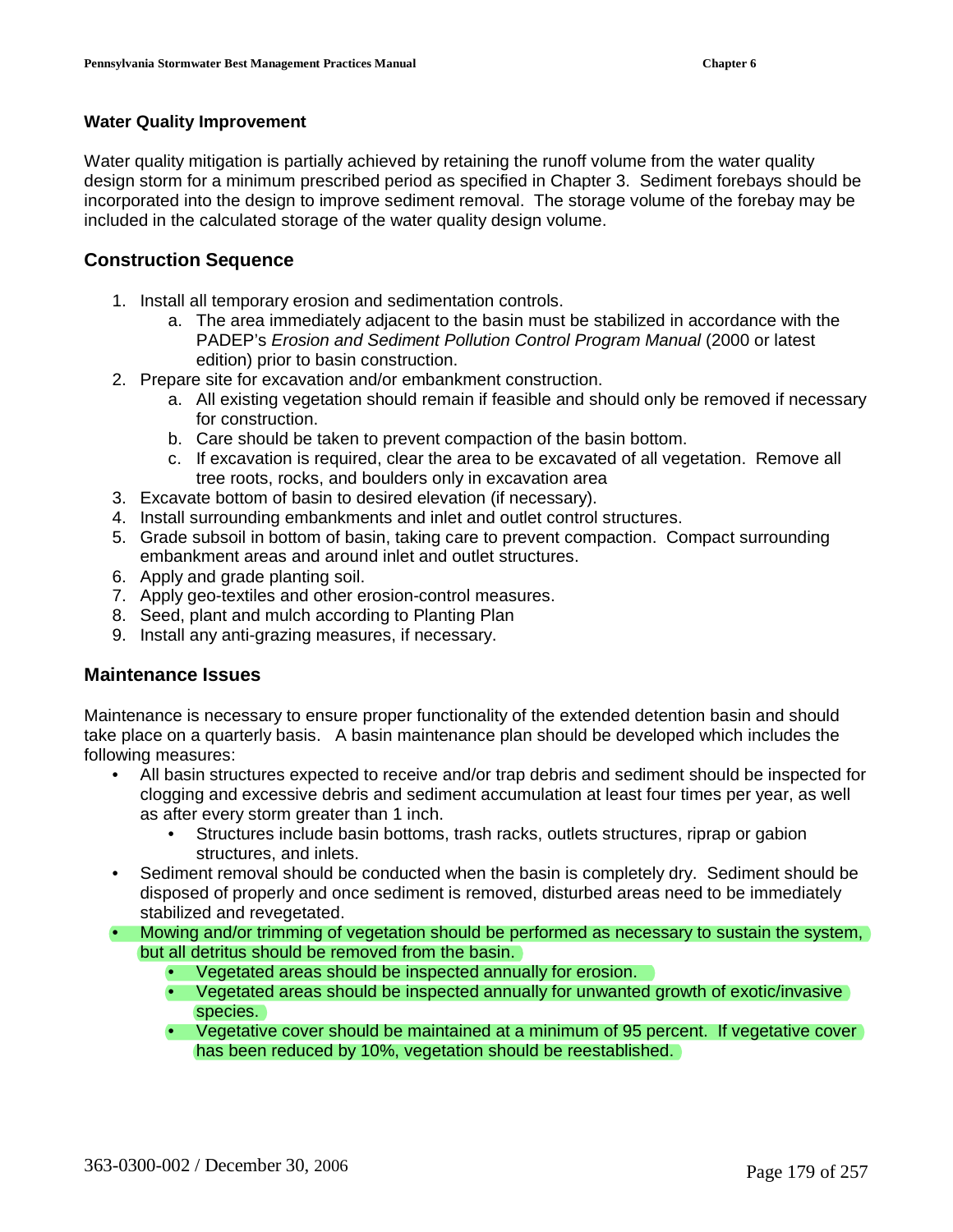# **Cost Issues**

The construction costs associated with dry extended detention basins can range considerably. One recent study evaluated the cost of all pond systems (Brown and Schueler, 1997). Before adjusting for inflation from 1997, the cost of dry extended detention ponds can be estimated with the equation:

 $C = 12.4 \sqrt{0.760}$ 

Where:

C = Construction, Design and Permitting Cost  $V =$  Volume needed to control the 10-year storm (cubic feet) Using this equation, a typical construction costs (1997) are: \$ 41,600 for a 1 acre-foot pond \$ 239,000 for a 10 acre-foot pond \$ 1,380,000 for a 100 acre-foot pond

Dry extended detention basins utilizing highly structural design features (rip-rap for erosion control, etc.) are more costly than naturalized basins. There is an installation cost savings associated with a natural vegetated slope treatment which is magnified by the additional environmental benefits provided. Longterm maintenance costs are reduced when more naturalized approaches are utilized due to the ability of native vegetation to adapt to local weather conditions and a reduced need for maintenance, such as mowing and fertilization.

Normal maintenance costs can be expected to range form 3 to 5 percent of the construction costs on an annual basis.

These costs don't include the cost or value of the property.

# **Specifications**

The following specifications are provided for information purposes only. These specifications include information on acceptable materials for typical applications, but are by no means exclusive or limiting. The designer is responsible for developing detailed specifications for individual design projects in accordance with the project conditions.

## 1. **Site Preparation**

- a. All excavation areas, embankments, and where structures are to be installed shall be cleared and grubbed as necessary, but trees and existing vegetation should be retained and incorporated within the dry detention basin area where possible.
- b. Where feasible, trees and other native vegetation should be protected. A minimum 10 foot radius around the inlet and outlet structures can be cleared to allow construction.
- c. Any cleared material should be used as mulch for erosion control or soil stabilization.
- d. Care should be taken to prevent compaction of the bottom of the reservoir. If compaction should occur, soils should be restored and amended.

#### 2. **Earth Fill Material & Placement**

a. The fill material should be taken from approved designated excavation areas. It should be free of roots, stumps, wood, rubbish, stones greater than 6 inches, or other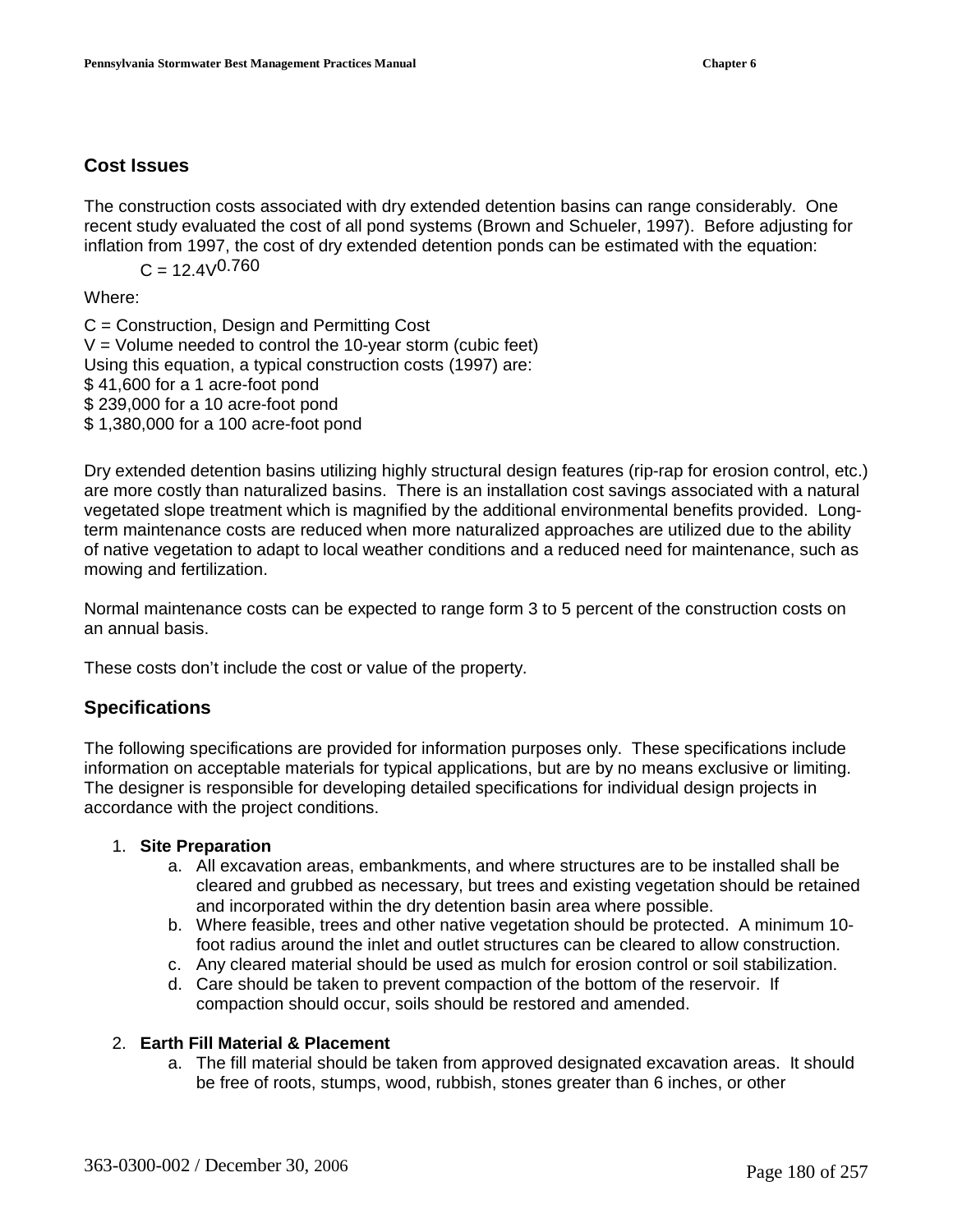objectionable materials. Materials on the outer surface of the embankment must have the capability to support vegetation.

- b. Areas where fill is to be placed should be scarified prior to placement. Fill materials for the embankment should be placed in maximum 8-inch lifts. The principal spillway should be installed concurrently with fill placement and not excavated into the embankment.
- c. The movement of the hauling and spreading equipment over the site should be controlled. For the embankment, each lift should be compacted to 95% of the standard proctor. Fill material should contain sufficient moisture so that if formed in to a ball it will not crumble, yet not be so wet that water can be squeezed out.

## 3. **Embankment Core**

a. The core should be parallel to the centerline of the embankment as shown on the plans. The top width of the core should be at least four feet. The height should extend up to at least the 10-year water elevation or as shown on the plans. The side slopes should be 1 to 1 or flatter. The core should be compacted with construction equipment, rollers, or hand tampers to assure maximum density and minimum permeability. The core should be placed concurrently with the outer shell of the embankment.

#### 4. **Structure Backfill**

- a. Backfill adjacent to pipes and structures should be of the type and quality conforming to that specified for the adjoining fill material. The fill should be placed in horizontal layers not to exceed four inches in thickness and compacted by hand tampers or other manually directed compaction equipment. The material should fill completely all spaces under and adjacent to the pipe. At no time during the backfilling operation should driven equipment be allowed to operate closer than four feet to any part of the structure. Equipment should not be driven over any part of a concrete structure or pipe, unless there is a compacted fill of 24 inches or greater over the structure or pipe.
- b. Structure backfill may be flowable fill meeting the requirements of the PADOT Standard Specifications for Construction. Material should be placed so that a minimum of 6 inches of flowable fill should be under (bedding), over and, on the sides of the pipe. It only needs to extend up to the spring line for rigid conduits. Average slump of the fill material should be 7 inches to assure flowability of the mixture. Adequate measures should be taken (sand bags, etc.) to prevent floating the pipe. When using flowable fill all metal pipe should be bituminous coated. Adjoining soil fill should be placed in horizontal layers not to exceed 4 inches in thickness and compacted by hand tampers or other manually directed compaction equipment.
- c. Refer to Chapter 220 0f PennDot Pub. 408 (2000).

#### 5. **Rock Riprap**

a. Rock riprap should meet the requirements of Pennsylvania Department of Transportation Standard Specifications.

#### 6. **Stabilization**

a. All borrow areas should be graded to provide proper drainage and left in a sightly condition. All exposed surfaces of the embankment, spillway, spoil and borrow areas, and berms should be stabilized by seeding, planting and mulching.

#### 7. **Operation and Maintenance**

a. An operation and maintenance plan in accordance with Local or State Regulations will be prepared for all basins. As a minimum, a dam and inspection checklist should be included as part of the operation and maintenance plan and performed at least annually.